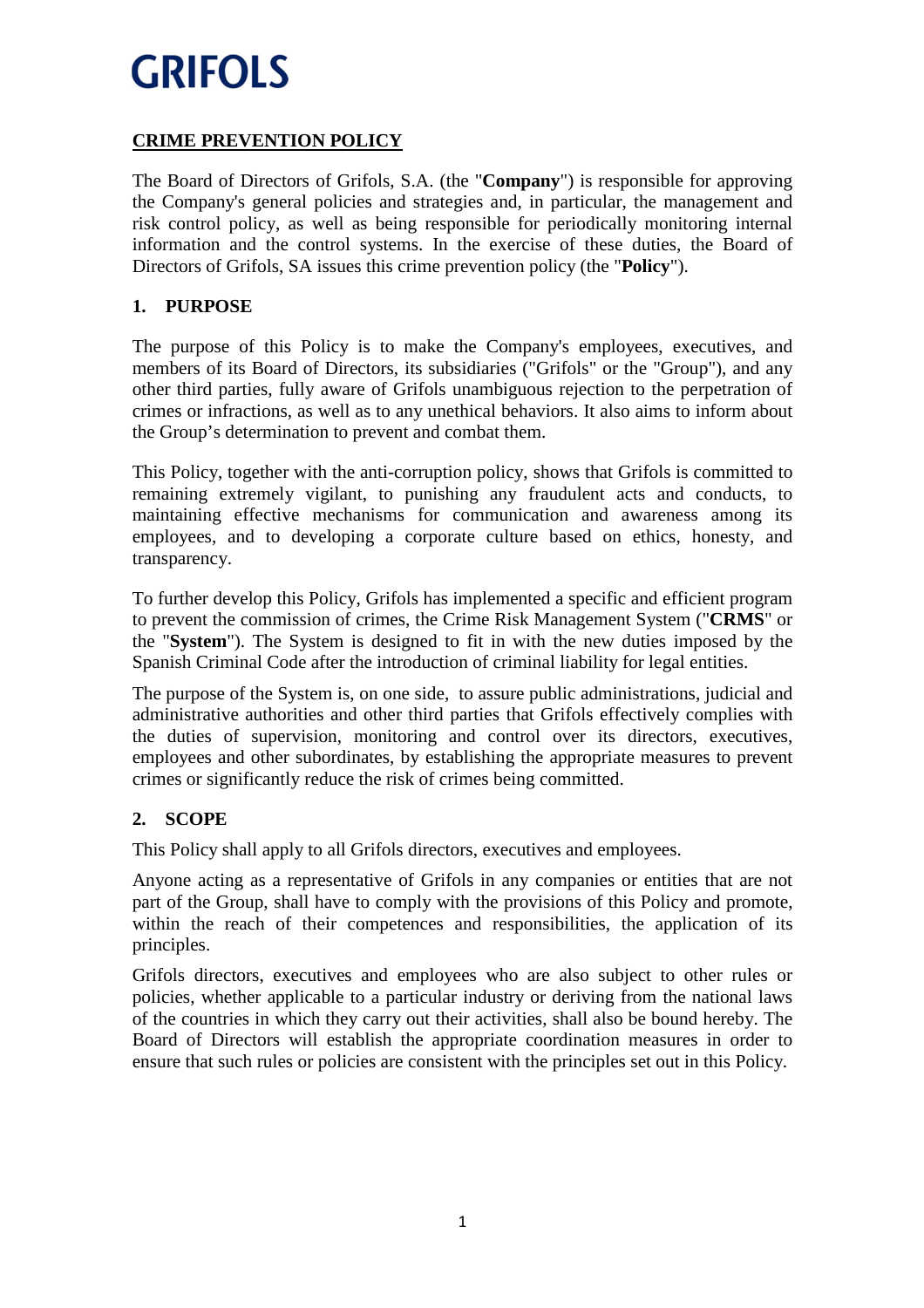### **3. PRINCIPLES OF CONDUCT**

The principles governing Grifols' CRMS are the following:

- a) To comply with the applicable legislation and internal rules, and act upon the principles set forth in Grifols' Code of Conduct and Code of Ethics.
- b) To reinforce Grifols' commitment to its corporate values and its rejection to behaviors associated with illegal or wrongful acts.
- c) To foster an ethical culture through transparency and corporate governance in business activities. Integrity, ethics, honesty, trust and transparency should be the main cornerstones of any decision-making by the directors, executives and employees.
- d) To promote management systems aimed at preventing, detecting and responding to any wrongful acts carried out within the Company.
- e) To inform of employee's responsibility to notify and report breaches of the applicable laws and regulations, actions that contravene the Code of Conduct or the Code of Ethics, and / or that violate Grifols' policies and procedures.
- f) To train Grifols directors, executives and employees in the risks associated with their activities; as well as in the policies and tools that Grifols has in place to manage crime risks. Training should be regularly provided to ensure that directors, executives and employees are up to date.
- g) To ensure that the Audit Committee has the human and material resources required to efficiently and proactively monitor the observance and enforcement of this Policy.
- h) To investigate any claim of any allegedly criminal or irregular act, guaranteeing the maximum confidentiality to the individuals involved, and always in accordance with the applicable laws.
- i) To collaborate with judicial and administrative authorities, as well as with national and international entities and organisms, in relation to any investigation of allegedly criminal acts or of other aspects, as required.
- j) To sanction, when necessary, those who have committed an illegal act or have breached an internal rule while performing activities on behalf of Grifols. Sanctions should be in accordance with the Company's disciplinary measures and the applicable law.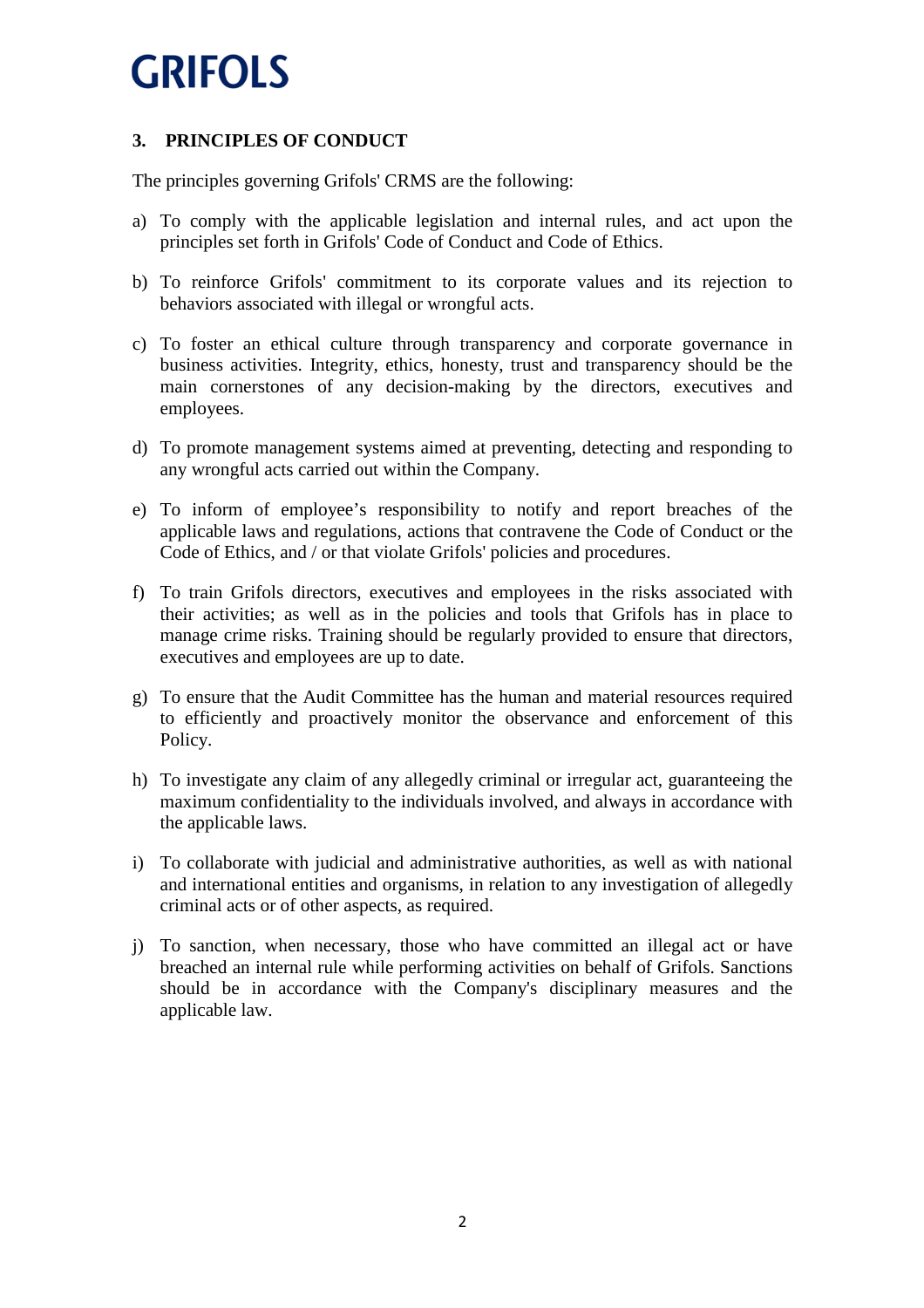### **4. COMMITMENT OF THE BOARD OF DIRECTORS**

The Board of Directors is responsible for developing and implementing the CRMS to ensure compliance with applicable laws, rules and regulations.

Grifols and its Board of Directors have integrated in their corporate governance system the highest ethical standards of integrity, honesty and transparency, all of which go beyond complying with any legal requirements. These standards are included in the Code of Conduct, the Code of Ethics and the corporate values; providing the basis for any decisions made and activities carried out by its directors, executives and employees.

One of Grifols' priorities is to prevent and identify any infringement of legality and to ensure that its employees, executives and directors conduct business in an ethical way.

### **5. ORGANIZATION AND RESPONSIBILITIES OF THE CRIME RISK MANAGEMENT SYSTEM ("CRMS")**



#### **a) Board of Directors**

The Board of Directors of Grifols is responsible for implementing, maintaining and continually improving the organization and management of the crime prevention model throughout the Group.

The Board of Directors has delegated the monitoring and supervisory duties to the Audit Committee for all CRMS operational and observance related matters.

#### **b) Audit Committee**

The Audit Committee advises and provides specialized support to the Board of Directors of Grifols in external audits, internal control systems, preparation of financial reports and compliance with applicable laws, regulations and the Grifols' Code of Conduct.

Grifols has assigned the responsibility for monitoring and supervising CRMS practice and observance, as well as making significant decisions regarding the System's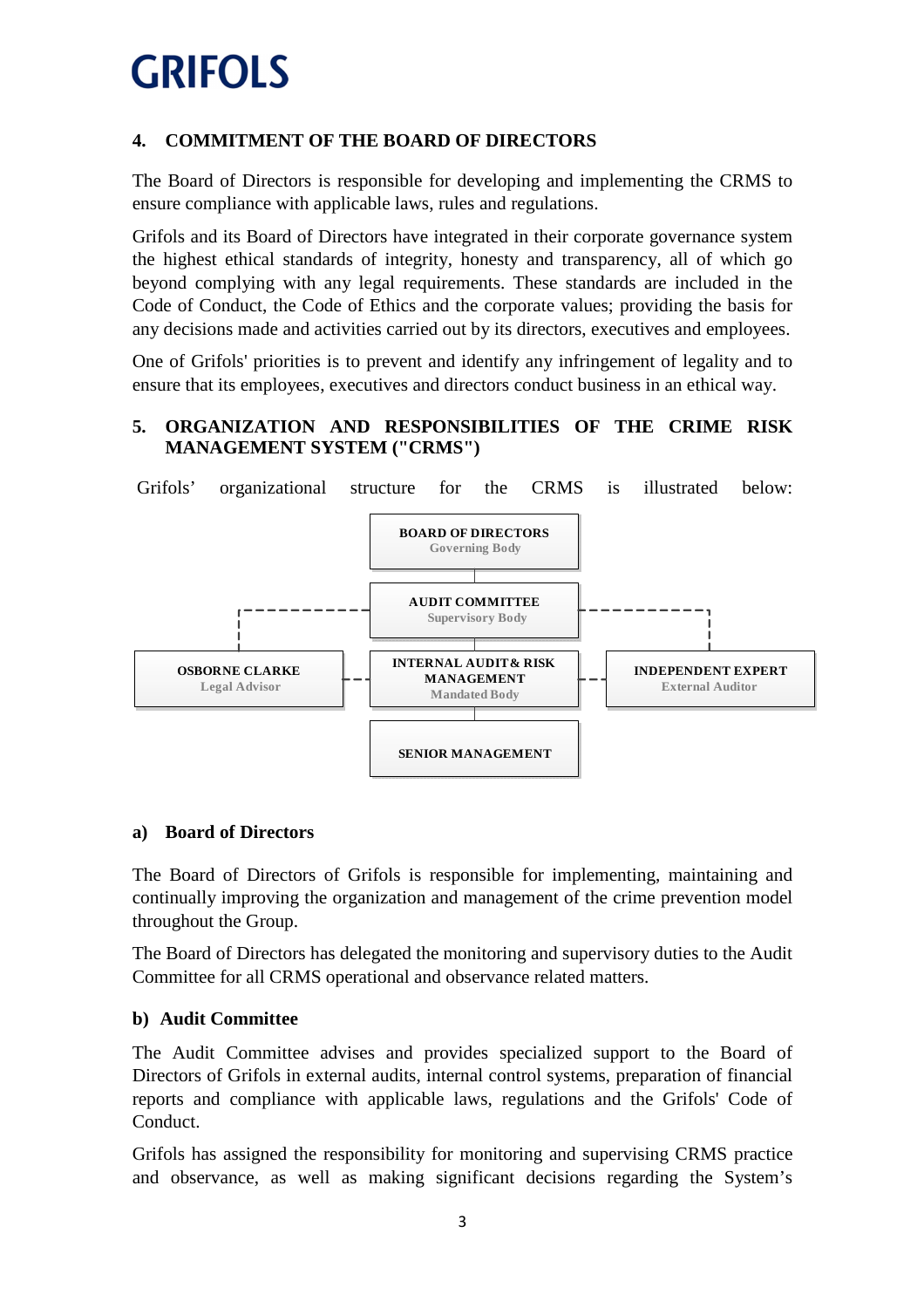management and monitoring, to the Audit Committee. The Audit Committee, as a Supervisory Body, is responsible for reporting to the Board of Directors any results and any significant events identified in the System review.

For the Audit Committee to fulfill their roles and responsibilities, it relies on the information and documentation provided mainly by the Internal Audit and Risk Management department, the Legal Advisors, as well as independent third party experts that could be hired for such purpose.

#### **c) Internal Audit and Risk Management**

Internal Audit and Risk Management supports the Audit Committee in the regular assessment of the effectiveness of the CRMS, with advice from the Legal Advisors.

The Internal Audit and Risk Management department will regularly perform the following procedures to validate the effectiveness of the CRMS program:

- Prepare the CRMS Annual Plan to define goals, the human and material means necessary to achieve them, and, when necessary, provide training to the relevant employees.
- Obtain confirmations from the Group's process managers, certifying that their crime risks and controls' matrices are updated.
- Coordinate with an independent expert to perform a review of the CRMS.
- Test that the controls implemented to mitigate risks are operating effectively and, where necessary, implement additional controls and / or remediation plans.
- Document the results and significant events detected in the System review.
- Draft recommendations stemming from the System review or System breaches / inefficiencies that were noticed through detection processes.
- Validate timely compliance and resolution of recommendations and action plans that have been approved by the Audit Committee or the process owners.
- Update the policies and procedures for the proper maintenance and supervision of the CRMS, as necessary.
- Continuously monitor legislative or organizational changes that may affect the CRMS, such as changes in the legal system, jurisprudence, organizational changes, new business activities, etc. Assess the impact of these changes and propose updates to the CRMS so that it stays current/relevant.

#### **d) Osborne Clarke**

Specialists who provide professional counsel to the Audit Committee regarding the adoption, implementation, maintenance and continuous improvement of Grifols' CRMS (the "Legal Advisors").

#### **e) Independent Expert**

Annually, an independent expert conducts a review of the CRMS:

To determine if the existing CRMS complies with the applicable regulations.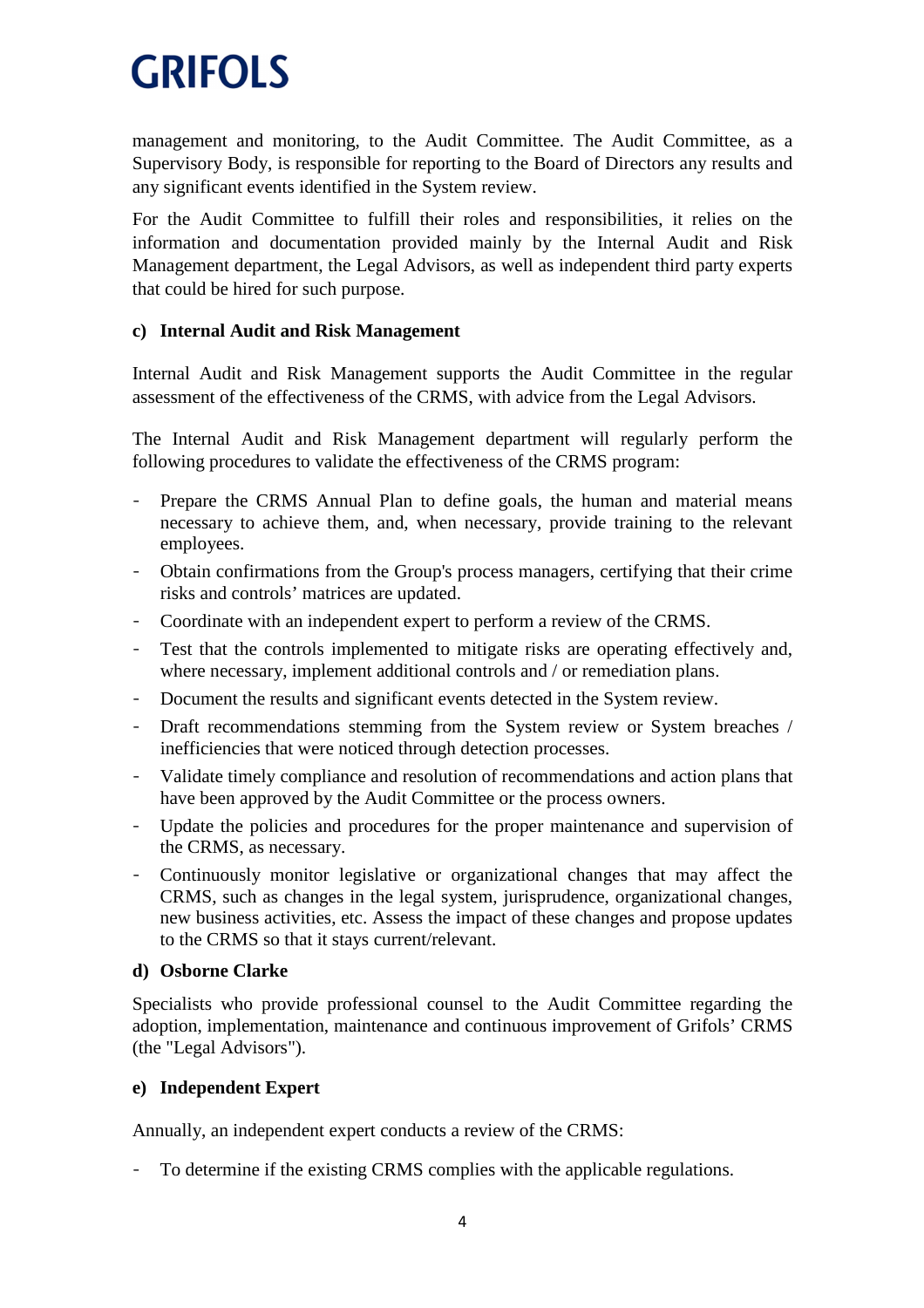To confirm that the CRMS includes adequate and effective control measures to prevent and detect crimes, both in its design and its effectiveness.

#### **f) Senior Management**

Senior management must show leadership and commitment to the CRMS, in the exercise of their duties, by:

- Ensuring that the requirements from the CRMS are incorporated into the operational processes and procedures.
- Ensuring that resources for the effectiveness of the CRMS are available and sufficient.
- Leading and supporting employees in achieving compliance with the requirements and effectiveness of the CRMS.
- Promoting continuous improvement in the crime prevention policy and the CRMS.

#### **6. RESPONSE TO NON-COMPLIANCE**

#### **a) Internal investigation and response procedures**

Grifols has established internal procedures to investigate and respond to irregular conduct and / or fraud occurring within the organization.

Grifols' investigation procedure ensures that any potential violations of laws, rules and regulations, or of internal policies and procedures, shall be investigated independently, objectively and timely.

Grifols can identify allegedly criminal or irregular acts through the following channels:

- Internal control mechanisms.
- Internal or external communications/notifications via helpline or lawsuits filed against the Group.

The Internal Audit and Risk Management department participates in internal investigations, in collaboration with other departments of the Group, both in the detection of potentially criminal acts identified in the CRMS and in internal fraud activities or other irregularities.

In the event of any potentially criminal acts, the actions included in an internal investigation procedure are:

- Notify the Audit Committee and the Board of Directors (internally and externally) of the results of any investigation.
- Propose initiating legal proceedings, when necessary.
- Forward to the authorities any internal investigation results, when necessary.
- Periodically review any existing controls and processes in order to add/change/delete or update current policies and procedures.
- Propose disciplinary actions to the Human Resources Department in accordance with policies and procedures, as described in the section below.